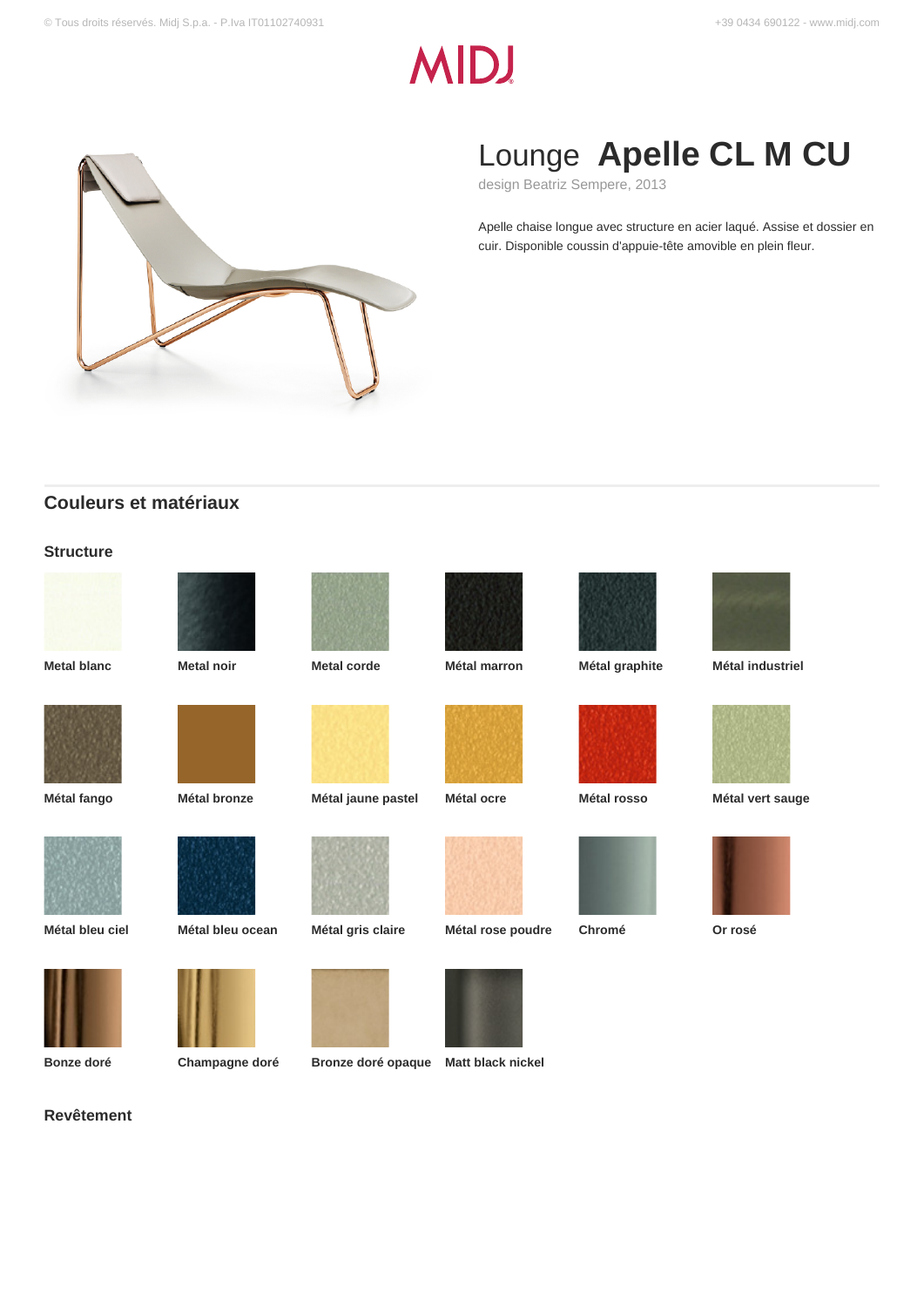Cuir 18 Couleurs

Cuir toscan 6 Couleurs

#### Plein Fleur 21 Couleurs

## Dimensions

## Données volumétriques

Poids 20 Kg Volume 0.85 mc Colis<sub>1</sub>

|   | cm  | inch |
|---|-----|------|
| A | 94  | 37   |
| B | 56  | 22.1 |
| C | 140 | 55.1 |
| D | 34  | 13.4 |
|   |     |      |

## Téléchargements

[Catalogue Apelle \(pdf\)](https://www.midj.com/images/uploads/resources/2017-catalogo-apelle-midj.pdf) [- https://www.midj.com/images/uploads/resources/2017-catalogo-apelle-midj.pdf](https://www.midj.com/images/uploads/resources/2017-catalogo-apelle-midj.pdf) [.dae Apelle CL M CU \(zip\)](https://www.midj.com/images/uploads/resources/3d-midj-apelle-cl-m-cu-dae.zip) [- https://www.midj.com/images/uploads/resources/3d-midj-apelle-cl-m-cu-dae.zip](https://www.midj.com/images/uploads/resources/3d-midj-apelle-cl-m-cu-dae.zip) [.dxf Apelle CL M CU \(zip\)](https://www.midj.com/images/uploads/resources/3d-midj-apelle-cl-m-cu-dxf.zip) [- https://www.midj.com/images/uploads/resources/3d-midj-apelle-cl-m-cu-dxf.zip](https://www.midj.com/images/uploads/resources/3d-midj-apelle-cl-m-cu-dxf.zip) [.obj Apelle CL M CU \(zip\)](https://www.midj.com/images/uploads/resources/3d-midj-apelle-cl-m-cu-obj.zip) [- https://www.midj.com/images/uploads/resources/3d-midj-apelle-cl-m-cu-obj.zip](https://www.midj.com/images/uploads/resources/3d-midj-apelle-cl-m-cu-obj.zip) [.stl Apelle CL M CU \(zip\)](https://www.midj.com/images/uploads/resources/3d-midj-apelle-cl-m-cu-stl.zip) [- https://www.midj.com/images/uploads/resources/3d-midj-apelle-cl-m-cu-stl.zip](https://www.midj.com/images/uploads/resources/3d-midj-apelle-cl-m-cu-stl.zip) [.3ds Apelle CL M CU \(zip\)](https://www.midj.com/images/uploads/resources/3d-midj-apelle-cl-m-cu-3ds.zip) [- https://www.midj.com/images/uploads/resources/3d-midj-apelle-cl-m-cu-3ds.zip](https://www.midj.com/images/uploads/resources/3d-midj-apelle-cl-m-cu-3ds.zip)

## Certifications matériaux

#### Bronze doré opaque

Galvanic treatments consist in applying a thin layer of a metal or other alloy, in order that properties of the surface are modified, both from a technical and an aesthetic point of view. Through this procedure it is possible to improve specific product features, such as endurance to corrosion.

#### CLEANING AND MAINTENANCE

To clean the surface, use a damp microfiber cloth with neutral soap or specific metal cleaning products. Avoid hitting or rubbing the surface with sharp objects.

#### GENERAL TIPS

Do not use scourers or other abrasive materials, since they would inevitably scratch the surface. Do not leave rusty iron objects on the surface for too long. These surface treatments are not recommended for outdoor, naval or seaside use.

## Certifications matériaux

Matt black nickel

Galvanic treatments consist in applying a thin layer of a metal or other alloy, in order that properties of the surface are modified, both from a technical and an aesthetic point of view. Through this procedure it is possible to improve specific product features, such as endurance to corrosion.

## CLEANING AND MAINTENANCE

To clean the surface, use a damp microfiber cloth with neutral soap or specific metal cleaning products. Avoid hitting or rubbing the surface with sharp objects.

## GENERAL TIPS

Do not use scourers or other abrasive materials, since they would inevitably scratch the surface. Do not leave rusty iron objects on the surface for too long. These surface treatments are not recommended for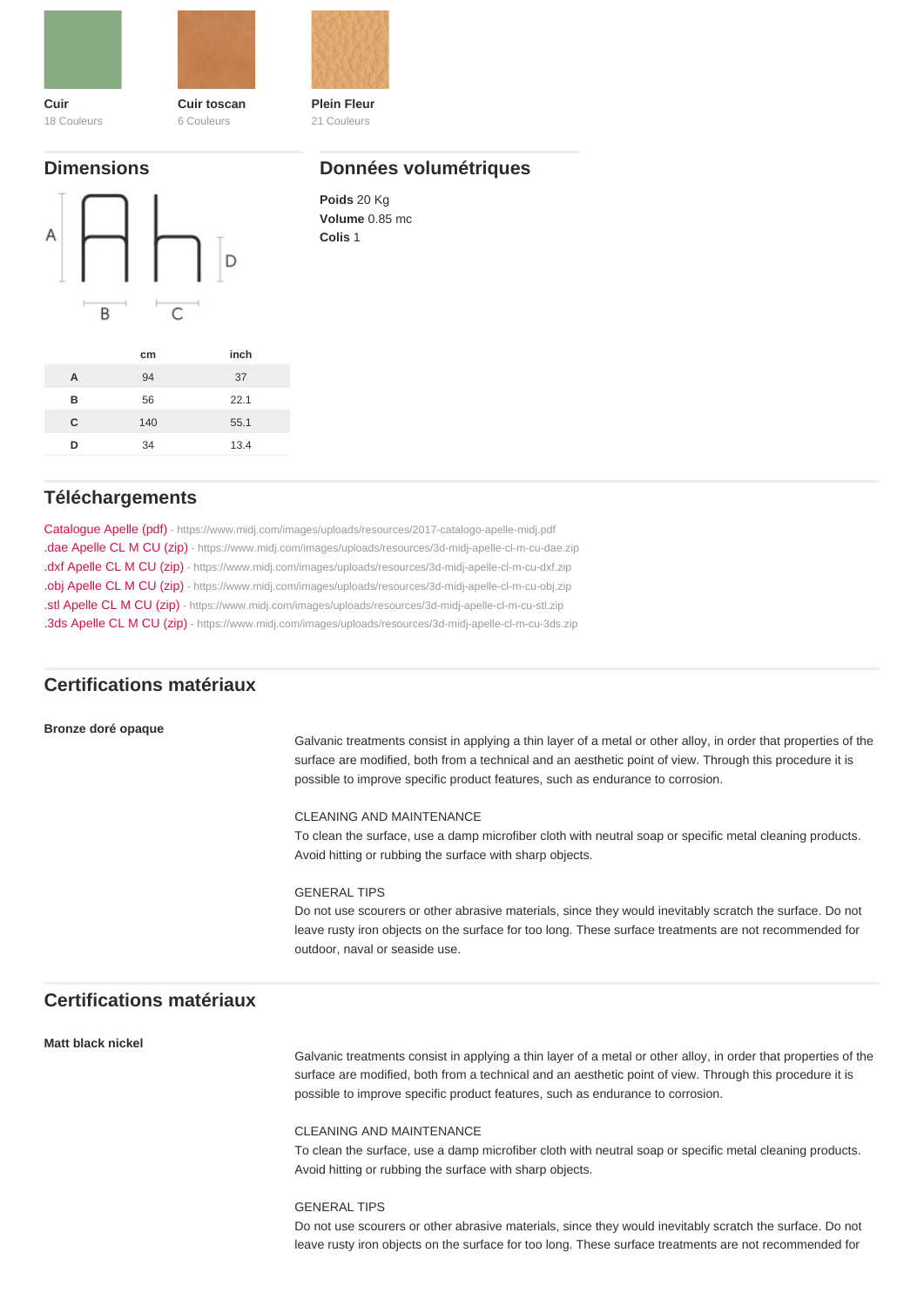## **Certifications matériaux**

**Cuir**

FIRE RESISTANCE: CLASSE 1IM BS 5852 1-2

Hide is hygienic and practical, wear resistant and breathable. It is obtained from skin of cattle raised for food purposes, and subsequently treated with chromium salts. Any imperfections on the hide surface are a natural feature that guarantee its originality.

#### CLEANING AND MAINTENANCE

Dust the surface regularly, with a dry and soft cloth. In case of stains, use only a non-abrasive damp cloth, and gently rub the area by moving the cloth in a circular direction starting from the edges of the stain towards the center. We recommend to act promptly: a delay could compromise the cleaning result. Do not use products that contain solvents or alcohol since they can damage the surface. Dry immediately after treatment. For a good conservation of the product, avoid direct sunlight, that can alter it characteristics and color, as well as exposure to heat sources.

We recommend that you always test the cleaning method on a hidden part of the item to check the resistance of the color. These tips are cleaning recommendations and do not guarantee complete stain removal.

Colour samples are to be considered approximate for each product. Slight color differences between a lot and the other are to be considered normal.

## **Certifications matériaux**

**Cuir toscan**

#### TYPE: NABUK TUSCAN HIDE

Nabuk Tuscan hide is obtained by working on the external part of the animal's skin, the fiore part. The surface is polished by using specific machinery, with the aim of obtaining a soft and velvety surface. Nabuk is a very fine hide, as only the best leathers are suitable for this type of processing, but at the same time it must

be carefully maintained. Small imperfections on the surface guarantee its originality and naturalness, and are not to be considered manufacturing defects. This material is not water repellent and fears humidity. To maintain the beauty of the original color, avoid putting the Nabuk Tuscan hide into contact with water or any other liquid. Absorption of liquid can lead to an alteration of the finish.

#### TYPE: FIORE TUSCAN HIDE

Fiore Tuscan hide is a high-quality natural material, and softness is its main feature. Hide is not afraid to show the signs of time, that contribute to make it a unique product. Possible imperfections such as scratches, scars or stains on its surface are a natural feature that guarantee its originality and quality. This material is not water repellent and fears humidity. To maintain the beauty of the original color, avoid putting the Fiore Tuscan hide into contact with water or any other liquid. Absorption of liquid can lead to an alteration of the finish.

#### CLEANING AND MAINTENANCE

Hide is a fine and durable material, but still needs special attention. Do not directly expose it to light or heat sources, in order to preserve its characteristics. Avoid damaging the surface with sharp objects. To clean it, use a soft brush such as those commonly used for clothing. Alternatively, it can also be used a soft and dry cloth. Do not use specific liquid products or conditioners to clean the hide.

## **Certifications matériaux**

**Plein Fleur**

COMPOSITION: 100% leather

FIRE RESISTANCE: CAL TB-117 (2013, Sec. 1) BS 5852:1979